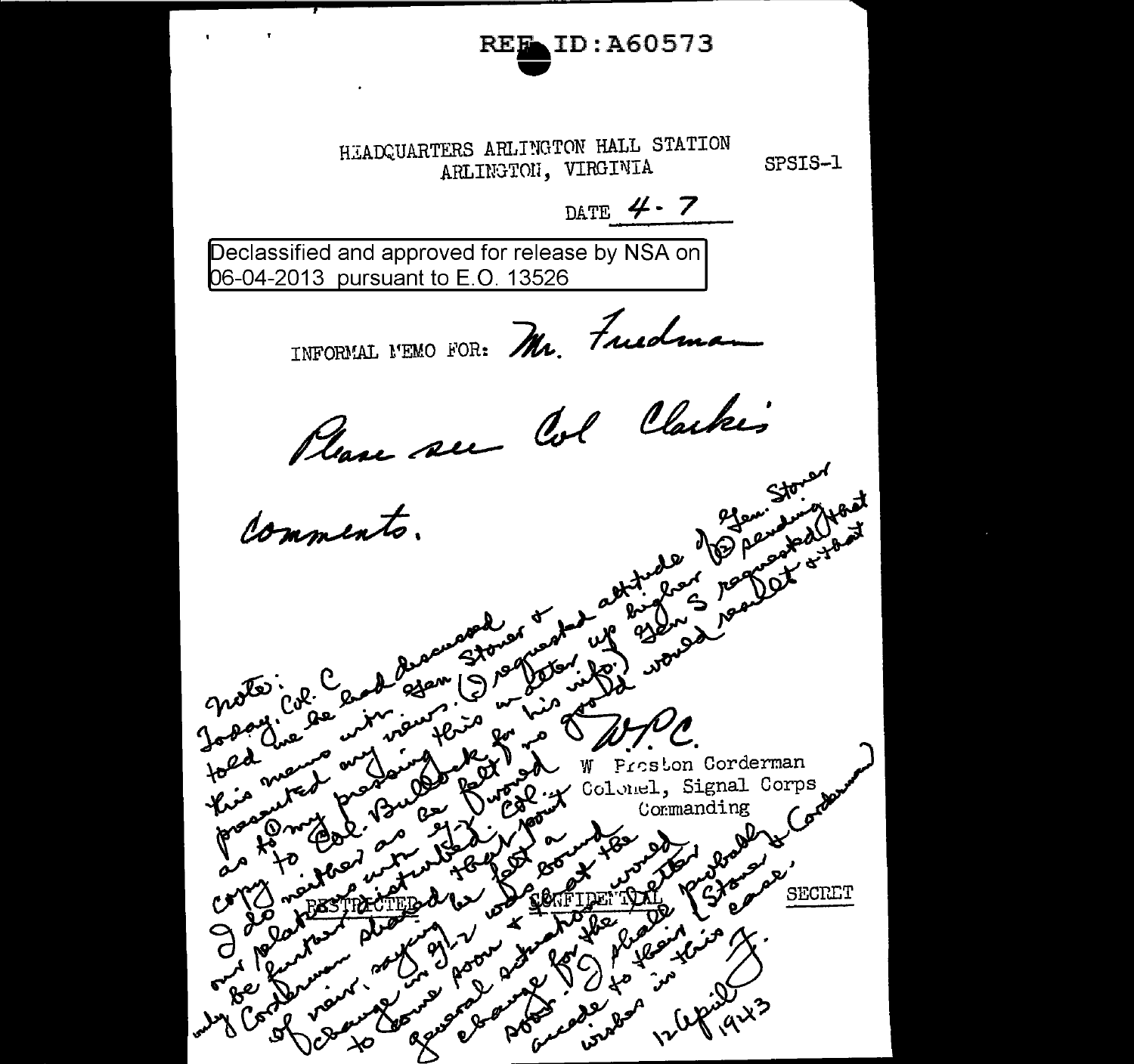REF ID: 460573  $\mathbf{r} = \left( \begin{array}{cc} 0 & \mathbf{r} \\ \mathbf{r} & \mathbf{r} \end{array} \right)$  , where  $\mathbf{r} = \left( \begin{array}{cc} \mathbf{r} & \mathbf{r} \\ \mathbf{r} & \mathbf{r} \end{array} \right)$ **WAR DEPARTMENT** MILITARY INTELLIGENCE SERVICE WASHINGTON  $\frac{1}{5}/\frac{1}{3}$ Memo for Col. Cordennan: -<br>In order to refreal my own memory, which is none too reliable, I discussed this case with Sen. Strong. He page that it was never his intention to relax any restinction he had imposed except les permit Mr. Foudman le participate in officent and formal conferences. However, since a misunderstanding has aisen, sen. strong says that it is agreeable to him to yourn't the relaxation, madvertently authorized by Col Bullock, to stand. Mr. Finademan should be informed that deliberation culturaline of certain foreignes, and sent indiscuting are not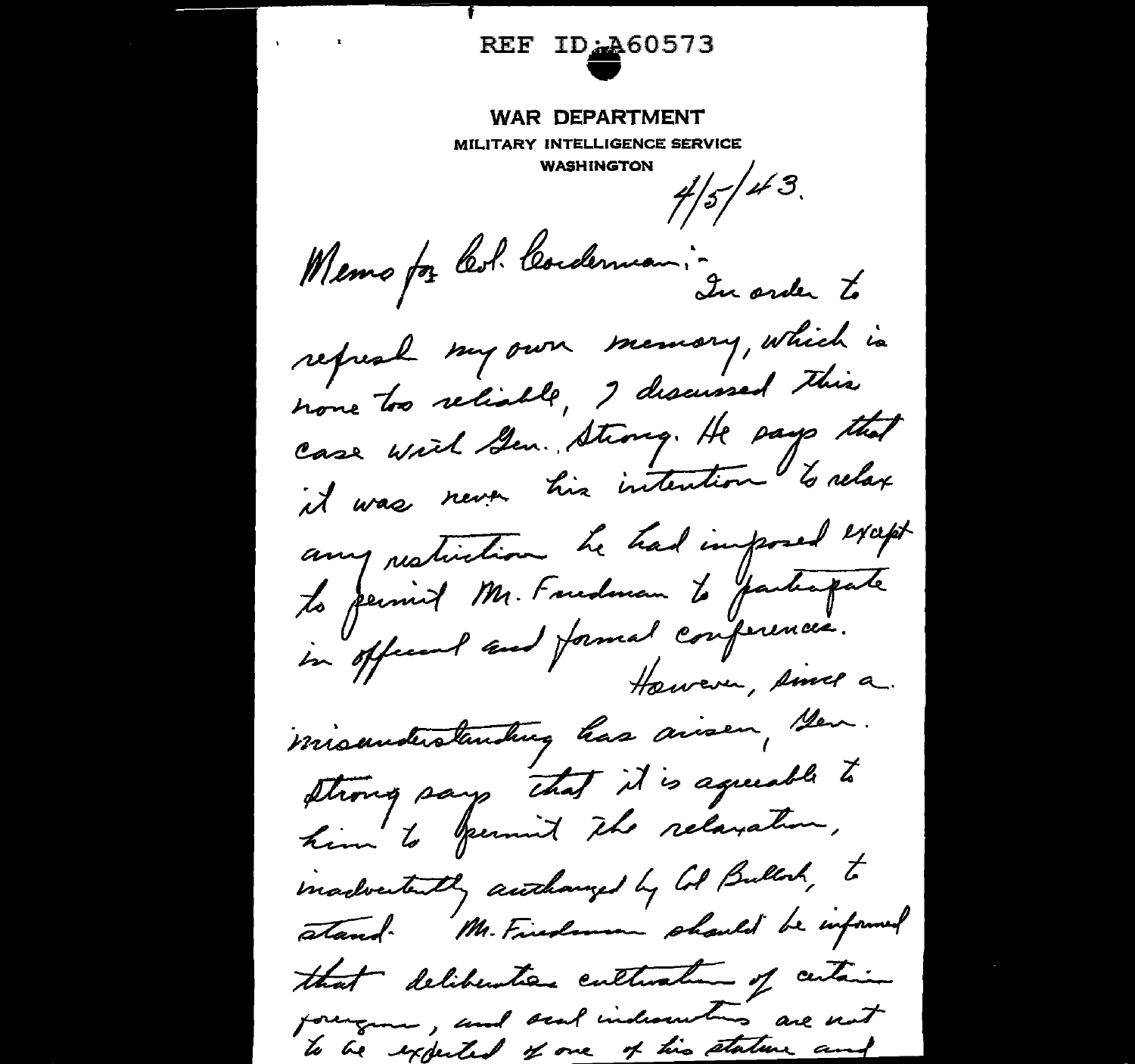experience.

 $\epsilon$ 

 $\sim 40\%$ 

 $\mathcal{L}^{\text{max}}_{\text{max}}$ 

# **REFERENCES**

Cewz

 $\blacksquare$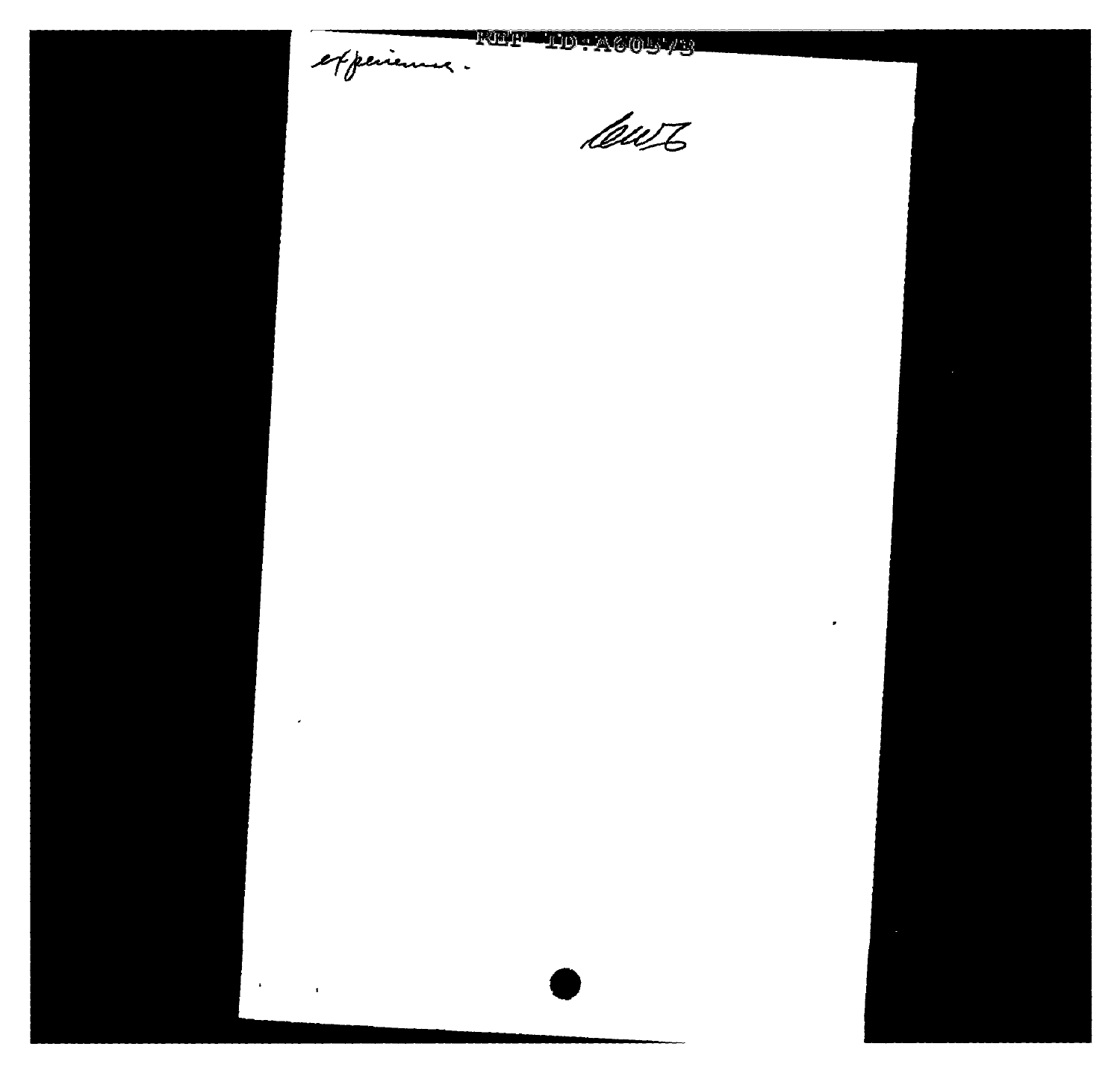### A60573 **REF**

#### HEADCUARTERS ARLINGTON HALL STATION ARLINGTON, VIRGIMIA SPSTS-1

## DATE April 3, 1943.

INFORMAL MEMO FOR:

Colonel Clarke:

The attached memorandum is self-explanatory. It has been written by Mr. Friedman in an effort to clear up a misunderstanding which reflects unfavorably upon him. I would appreciate your comments.

Preston Corderman

₩. Colonel, Signal Corps Commanding

**RESTRICTED** 

CONFIDENTIAL

**SECRET** 

 $\lambda$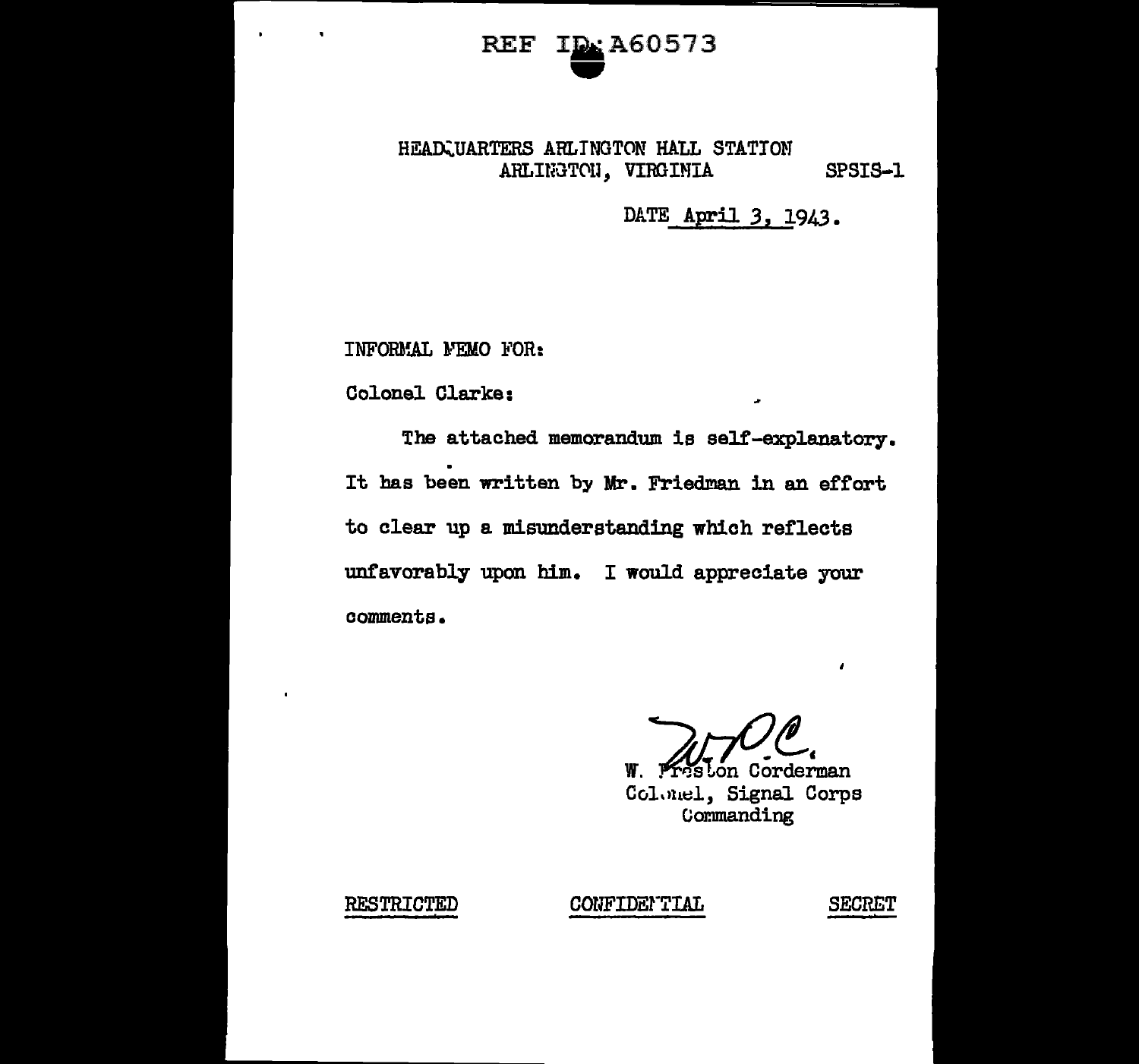IN REPLY REFER TO



## HEADQUARTERS ARLINGTON HALL STATION SPSIS-7 OFFICE OF THE COMMANDING OFFICER

ARLINGTON, VA.

April 2, 1943

MEMORANDUM To: Branch Chiefs, B, *C, D,* E, in turn.

Subject: Personal

1. Last summer, after a severe reprimand, I was instructed to refrain from technical and social contacts with the British, as well as with the U. s. Navy cryptographic and cryptanalytic representatives. The instructions were obeyed to the letter and I refrained from such contacts until the restrictions were lifted some time in the autumn of 1942 by Colonel Bullock, who advised me orally that I could again engage in technical and social contacts with the above-mentioned representatives. proceeded to engage in such contacts as seemed desirable and necessary in the execution of my official duties. Question has now been raised as to my authority for reengaging in these contacts, it being alleged that no restrictions on my activities had been lifted except that I was permitted once more to participate in formal meetings or technical groups where matters were discussed on an official basis.

2. Not having in my possession written records having a bearing on the matter, I appealed to Colonel Bullock, by telephone on the evening of March 22, to indicate whether telephone on the evening of March 22, to indicate whether he had made a written record of the new instructions he had received from G-2 and if so where that record might be found in the files. I append hereto a copy of a letter dated March 25, 1943, from Colonel Bullock, in response to my query. Un fortunately the "record memorandum" to which he refers has not yet been found in any of the files thus far examined, and I deem it desirable to have further substantiation of my own and Colonel Bullock's recollection of the matter.

3. In addition to notifying me personally and orally of the lifting of the formerly-imposed restrictions, and authorizing me to reengage in social as well as technical contacts with the British, even to the extent that "I could sleep with them if I wanted to", Colonel Bullock called 'a special meeting of branch heads, at which I was also present, to notify us formally of the lifting of the restrictions imposed on our contacts with the British. I should greatly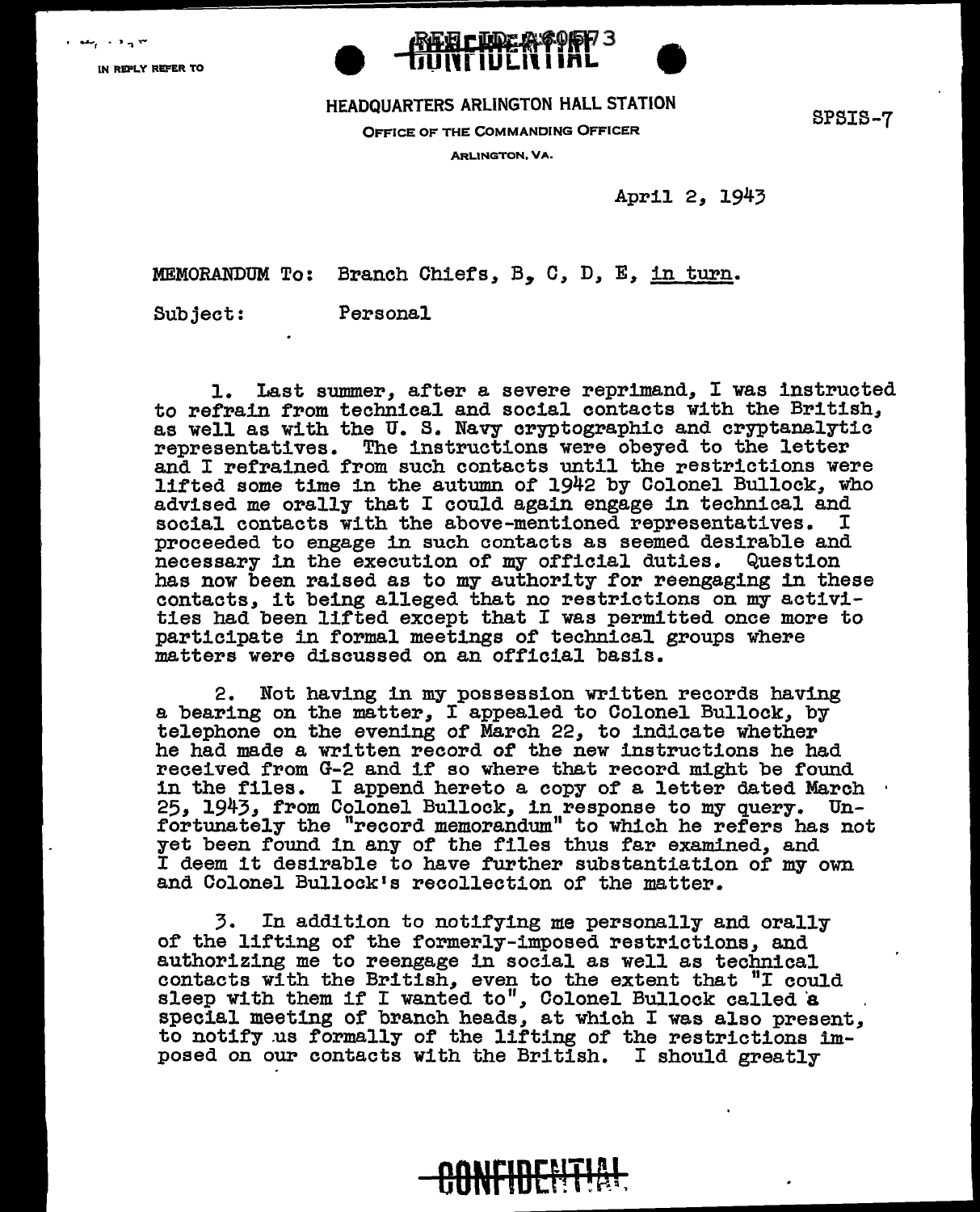

SPSIS-7-2 4-2-43

Attchd:

Ltr. dtd. 3/25/43 from Col. Bullock

appreciate it if you would indicate your recollection of the meeting I refer to and summarize your understanding of the nature or import of Colonel Bullock's new instructions from G-2, which he was to convey to us.

4. If you have any other information having a bearing on this matter, which might be of assistance to me in defending myself against the unwarranted charge that I violated direct instructions in the premises, I would greatly appreciate having such information in writing.

 $W1111$ iam  $F.$   $\Phi$ riedman Director of Communications<br>Research

SPSIS-2

1st Memorandum Ind.

1. I recall that sometime after Dr. McVittie returned to England, Colonel Bullock called a meeting of Section-Heads and Mr. Friedman and informed us that Dr. McVittie had submitted a report severely condemning the Signal Security Service for lack of cooperation and secretiveness while he was here. Colonel Bullock stated that as a result of this report and other similar reports made by British officers concerning the secretiveness of our activities, G-2 had instructed us to cooperate with the British to the fullest extent. It is my recollection, although somewhat hazy as to details, that Wr. Friedman asked Colonel Bullock what affect this new attitude had on his status in relation to social and other contacts with the British and that Colonel Bullock replied that he"could even sleep with them if he wanted to".

2. In view of somewhat parallel instances having occurred to me, I might point out the desireability of having instructions of this nature in writing.

Opril 2, 1943

Colonel, Signal Corps.

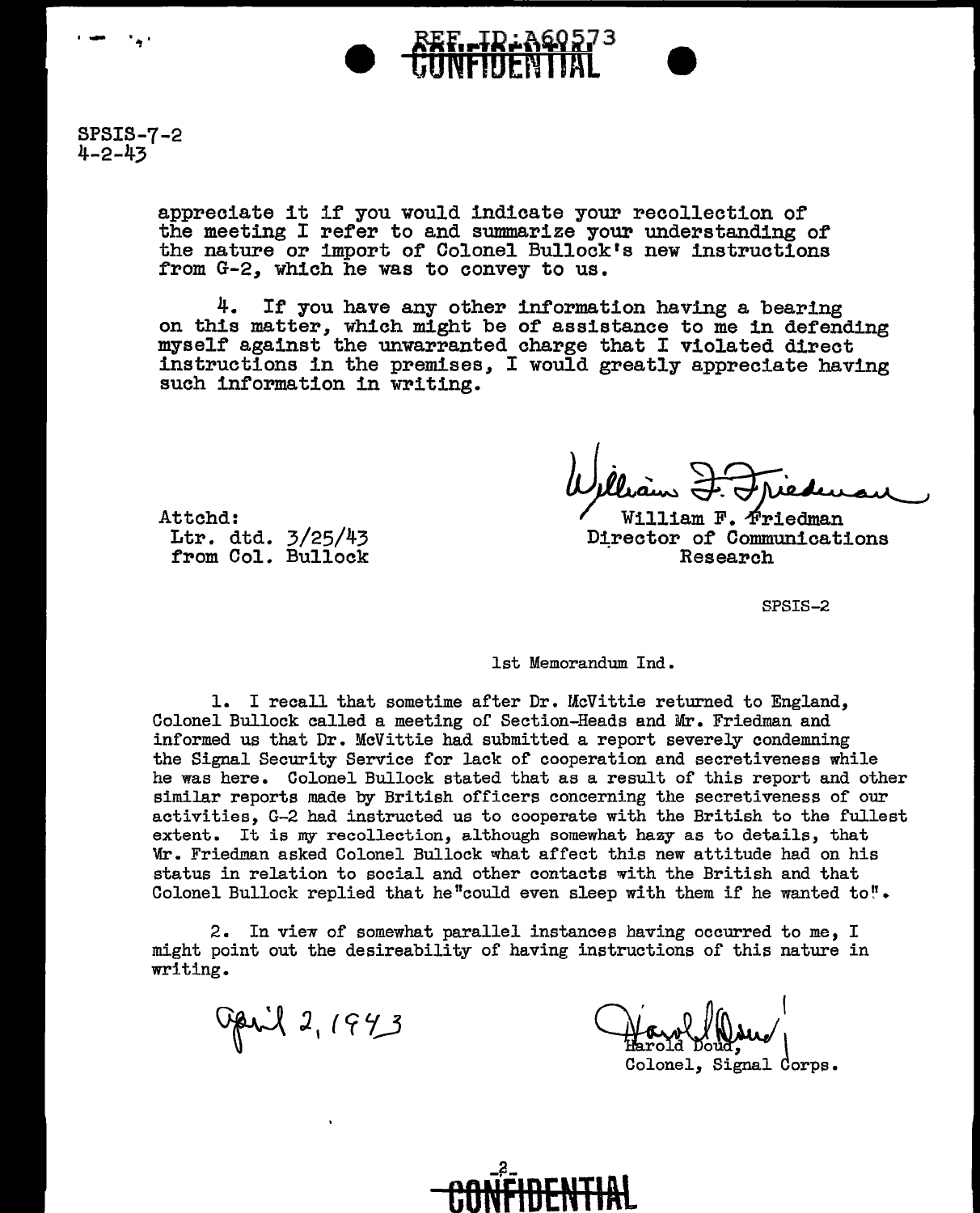

SPSIS-3

2nd lfemorandum Ind.

April 2, 1943

I recall the meeting referred to in the 1st Memorandum Ind. and concur in the remarks made by Colonel Doud therein. I distinctly remember the phrase "he could sleep with them if he wanted to" as being employed by Colonel F. W. Bullock in addressing Mr. Friedman.

arce F. Cook

Lt. Colonel, Signal Corps

SPSIS-4

3rd Memorandum Ind. 4pril 3, 1943

I was not present at but have knowledge of the meeting referred to in Paragraph 3 of basic memorandum,.as a result of discussions with the several other branch heads very soon after the meeting. I concur in Colonel Doud's remarks.

> apmcgrad A. (J. McGrail Colonel, Signal Corps

> > SPSIS-5

4th Memorandum Ind.

April *3,* 1943

1. I recall accompanying Ool. Bullock on an official visit to Col. Clarke's office some time after Dr. McVittie's return to England. A number of things were discussed including some unfavorable remarks that had been made by Dr. McVittie in his report. Col. Clarke brought up the subject of our relations with the British and discussed this point With Col. Bullock for several minutes. From Col. Clarke's remarks I gathered the impression that restrictions formerly in effect regarding associations with the British were lifted. I distinctly remember a statement as follows: "Tell Friedman he can have a cocktail with the dried prune.<sup>#</sup>